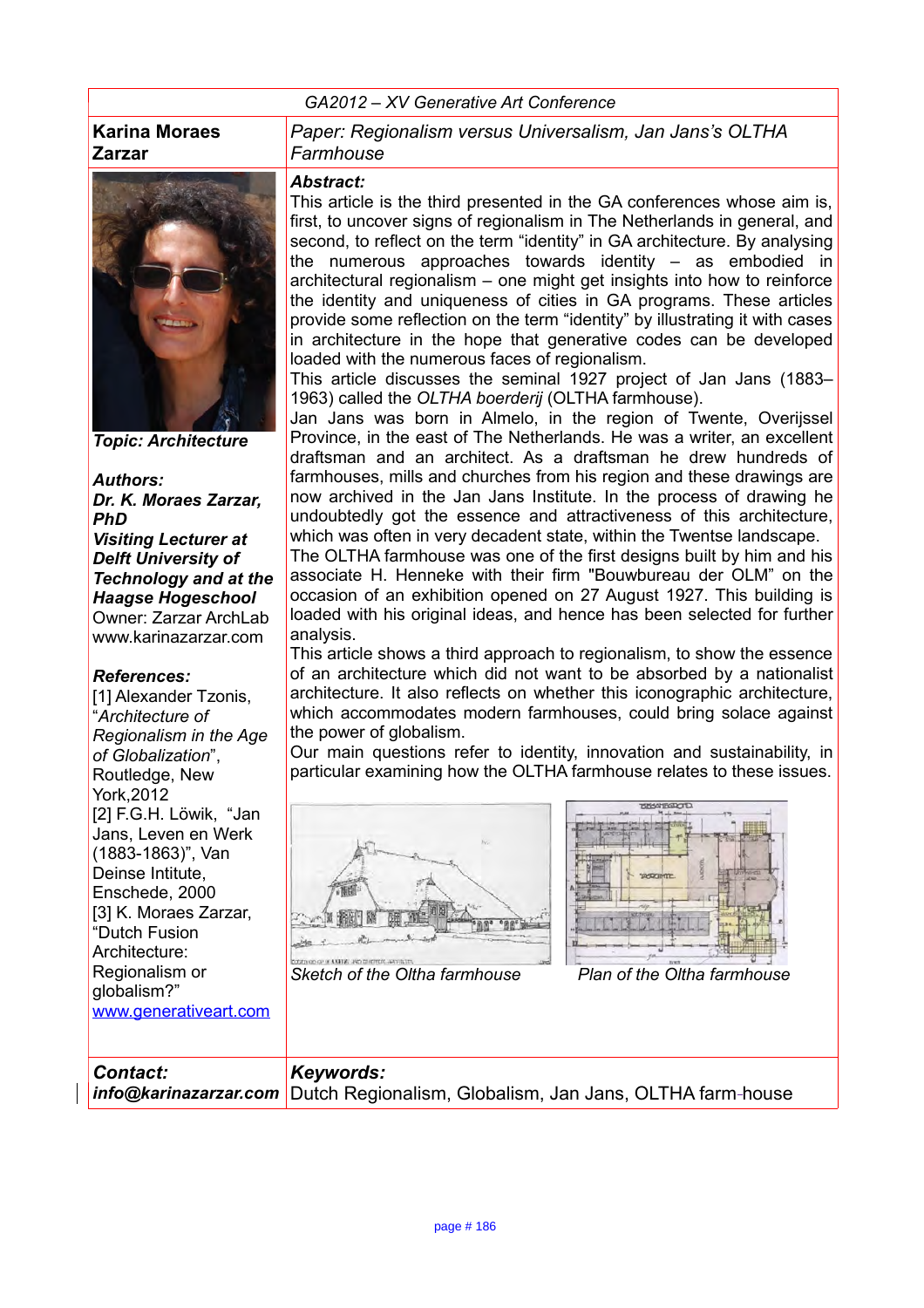# **Regionalism versus Universalism Jan Jans's OLTHA FARMHOUSE**

**Dr. K. Moraes Zarzar, dipl. Arch., MTD, PhD**  *www.karinazarzar.com e-mail: [info@karinazarzar.com](mailto:info@karinazarzar.com)*



*Jan Jans, Almelo*

## **Premise**

This article is the third presented in the GA conferences whose aim is, first, to uncover signs of regionalism in The Netherlands in general, and second, to reflect on the term "identity" in GA architecture. By analysing the numerous approaches towards identity – as embodied in architectural regionalism – one might get insights into how to reinforce the identity and uniqueness of cities in GA programs. These articles provide some reflection on the term "identity" by illustrating it with cases in architecture in the hope that generative codes can be developed loaded with the numerous faces of regionalism.

The research is part of a project to study how Dutch architects in the 20th century faced questions of regionalism and universalism. In this project a representative case study is carried out per selected architect. This particular article presents the study of Jan Jans' (1893–1963) OLTHA *boerderij* (farmhouse), built in Twente in 1927. Jans was very active in the regionalist movement of Twente, which spanned several fields such as literature, economy and politics.

In the first article on Berlage's Stock Exchange (1898–1903) in Amsterdam, we have seen that regionalism was equated with tradition mainly coming from Europe. So elements of the Stock Exchange were taken from places such as Siena and Florence, recombined and adapted to form an innovative design, which inspired both expressionists (the Amsterdam School) and modernists (De Stijl). It goes without saying that these references were not recollected as quotations. Their functions were well understood by Berlage, recombined with other elements and applied. In the second article, two projects were analysed: Van Winden's Inntel Hotel (2006–2010) in Zaandam and Geurst's Le Medi (1999–2008) in Rotterdam. Both projects used references in a Disneyism fashion, with the first using references which represent the "original" inhabitants of the area of about two hundred years ago, and the second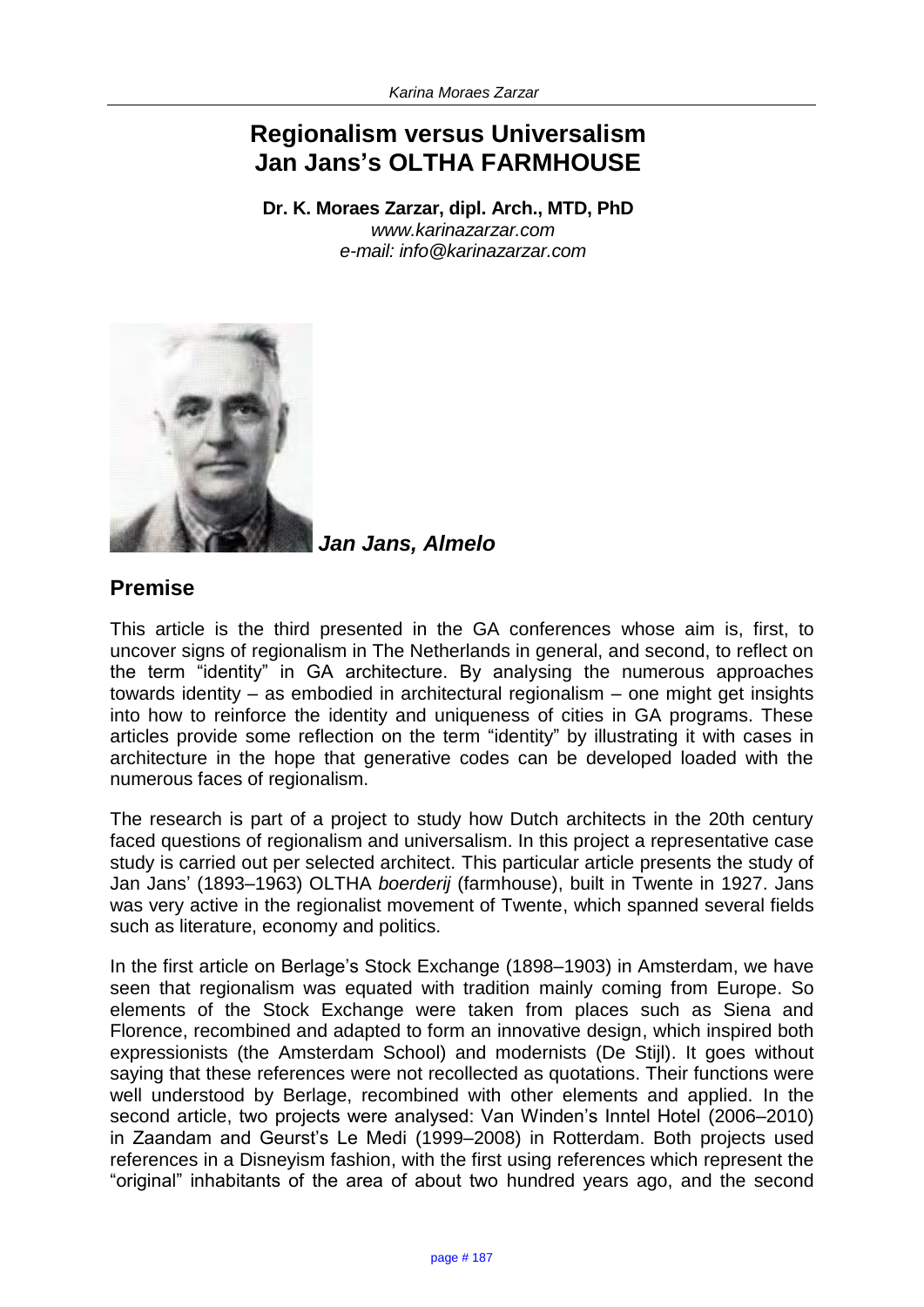using references which represent the culture of the first and second generations of Turkish and Moroccan immigrants in a setting which turned public areas into semipublic ground. After analysis, the projects' advantages and disadvantages were presented at the end of the articles.

Also in this article, our main questions refer to identity, innovation and sustainability, in particular examining how the OLTHA *boerderij* relates to these issues.

# **1. Regionalism**

Eleftherios Pavlides in his article "Four Approaches to Regionalism" (1991)<sup>i</sup> examines "how local influences have been used to generate local character in architecture, which has been called 'regionalism' in architecture". Regionalism, Pavlides says, is the architect's response to vernacular regional architectures.

He examined four distinct academic traditions which have been applied to the study and teaching of regional vernacular architectures. According to Pavlides, these four kinds of regional vernacular responses – folkloric, ideological, experiential and anthropological regionalisms – need not be mutually exclusive of one another. As an example, he says that a designer can simultaneously evoke an original archetype employing elements for their symbolism (folkloric regionalism), utilize principles of modern architecture that have been justified through reference to the vernacular (ideological regionalism), echo the material qualities and the spatial character of the vernacular as analysed by the architect (experiential regionalism), and respond to the user's perception (anthropological regionalism).

One might have doubts about the ideological regionalism. The use of vernacular elements reinforces an approach toward regionalism only if the vernacular reference belongs to the specific region where one will build. So Le Corbusier's piloti of the savage hut in its original environment was a regional characteristic, but when it is transferred to other countries it cannot be consider a regionalism. It might be considered a good solution to free houses from humidity or to free the view to the horizon but it is still not regionalism. There are modern architects concerned with region such as Alvar Aalto, but his practice is different from the syncretism that Le Corbusier used in his Citrohan villas and Unité d'Habitation. One could perhaps speak about the creation of a new tradition as Sigfried Giedion would call the modernism of the 1920s.

Pavlides' taxonomy shows the complexity of the concept of regionalism, and when he argues that these categories do not need to be mutually exclusive, he partially destroys his classification.

Another problem with Pavlides' four approaches is the fact that they refer to an instant in history. Tzonis and Lefaivre in their "Architecture of Regionalism in the age of globalization, Peaks and Valleys in the Flat World"ii discuss the dynamics of regionalism and universalism. They show how a product of globalization can become part of a regionalism. An example is given with Ancient Greek architecture, which was made through a recombination of its own inventions and products imported from numerous civilizations. Later it transformed itself into a legitimized identity, a tool to rationalize the Greeks' domination<sup>iii</sup> of the world. This view of regionalism as a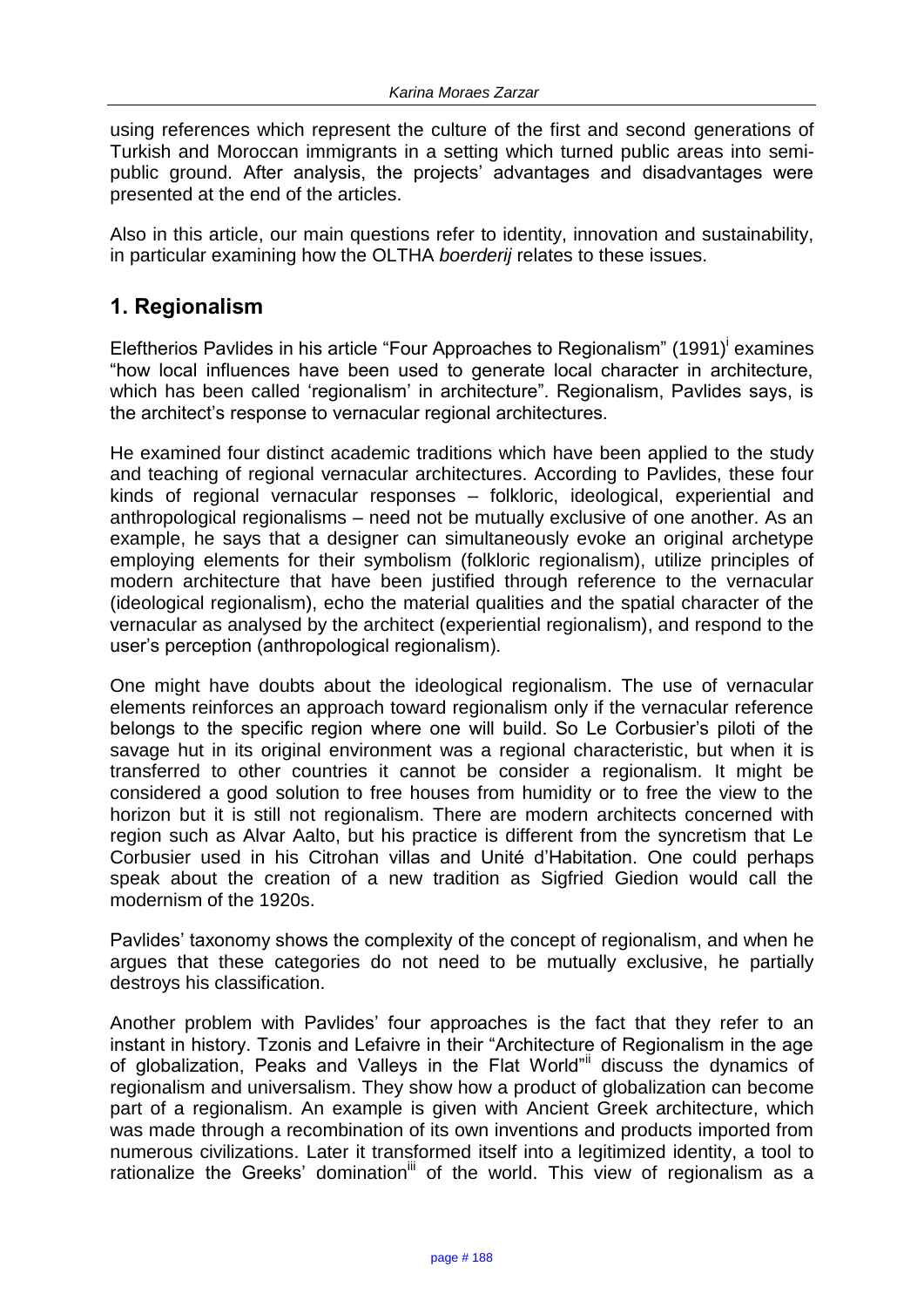process can shine some light on the way one can be critical in the use of regionalism as a pure expression of regional architecture elements.

# **2. Introduction: Jan Jans, 1893–1963**

Who was Jan Jans? Social, political and cultural context

Jan Jans was born in Almelo, The Netherlands, in 1893. He started his career as a carpenter, and afterwards went to study at the Technical School in Zwolle. After Technical School he moved to Amsterdam where he would stay for 14 years before returning to Almelo. Besides being an architect, Jans was also known as a remarkable draftsman, researcher, writer and lecturer.<sup>iv</sup>

In contrast to the other architects previously studied in this research project, Jan Jans considered himself a regionalist. From his early youth he sketched and painted farmhouses, windmills, traditional buildings and streets of old villages and towns. This activity would make him observe the materials, proportions and signs of the regional culture. Significantly, this interest also led him to focus on the landscape and its relation to farmhouses.

Jan Jans moved to Amsterdam in 1914 to work for the architectural firm Gulden & Geldmaker. At that office he met Hein Henneke, who would become his partner at the OLM office and later. During these years in Amsterdam, he read Dr. Werner Lindner's work "*Das niedersächsische Bauernhaus in Deutschland und Holland*" (The Lower-Saxon Farmhouse in Germany and Holland), which included some farmhouses in Twente. He also read Van der Kloot Meyburgh's book on village churches and farmhouses illustrated with line drawings. Both publications influenced Jans and helped him to understand the architecture of the countryside, especially that of his region<sup>v</sup>. Another major influence was the magazine "Wendingen", in which Berlage, De Bazel, Granpré Molière and De Klerk contributed numerous articles<sup>vi</sup>.

In 1926 Jans went travelling with his colleague Hein Henneke. They travelled by train as far as Neu-Müster and then continued by bicycle to Denmark<sup>vii</sup>. It was at this time that Jans realized that the idea of region is not so much determined by political power as by language and culture.

Jan's position on his contemporaries:

Berlage and Laotse: according to Löwik, many ideas found in Berlage's articles are echoed in the articles of Jan Jans, such as the concept of simplicity and architecture as the art of space creation<sup>viii</sup>. In his "Bouwkunst en Cultuur" (Architecture and Culture) Jans refers to Berlage's Stock Exchange (1903) as a kind of brick-andmortar textbook on architecture <sup>ix</sup>. However, the definition of architecture as the creation of space could have derived from Jans' reading of Laotse, as he describes in "*Bouwkunst en Cultuur*". According to Jans, Laotse found the space created by a building more relevant than the actual building itself. Convergence of thoughts or not, for Laotse as well as Berlage, buildings should be designed from inside to outside, the walls being the elements used to determine the space created.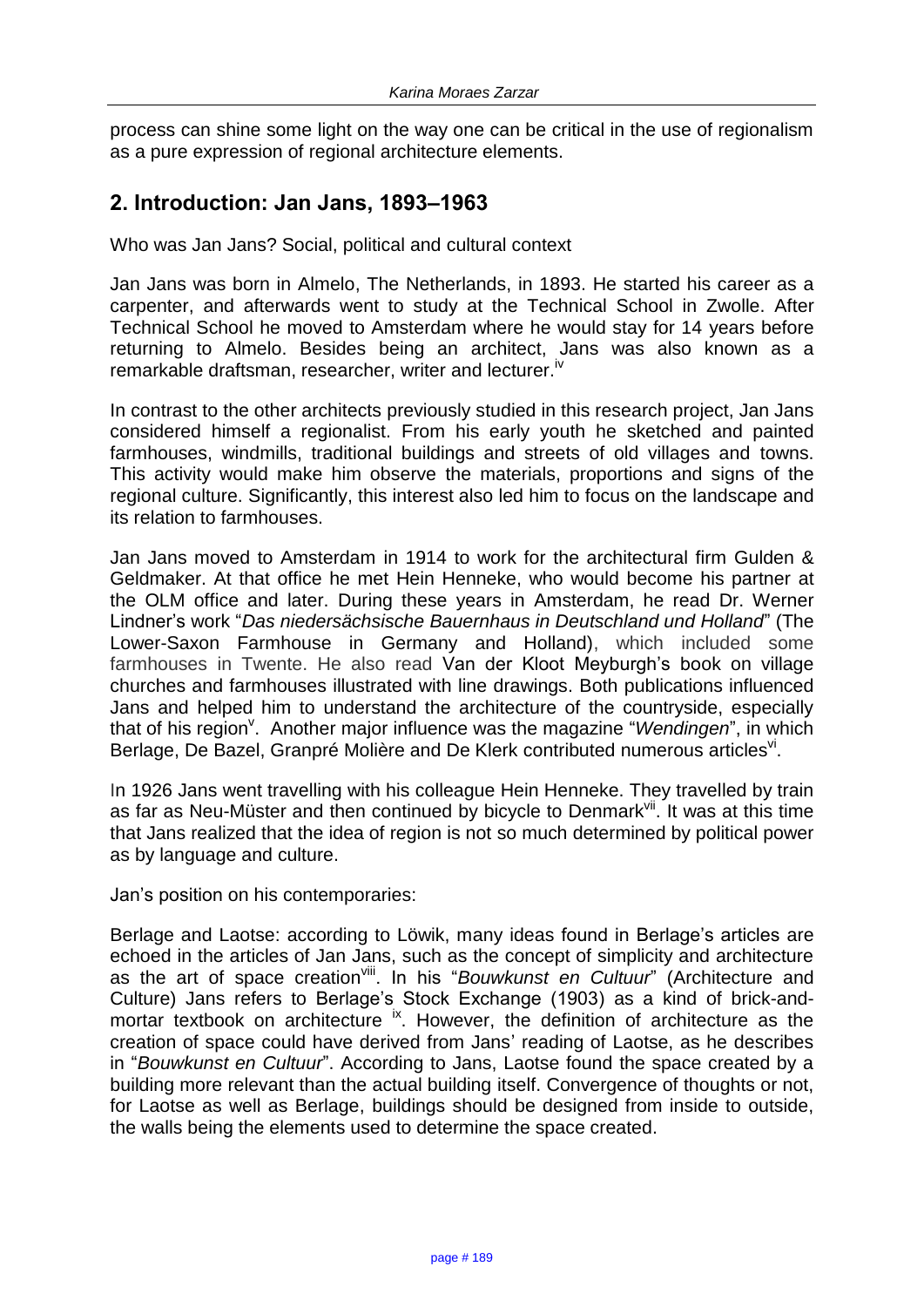Amsterdam School: though not against decorative elements, Jans disliked the Amsterdam School's "obsession" in producing decorative façades which often dictated the interior of the building, creating spaces that were not well lit or divided. $^{x}$ 

Delft School: Jans was aware of the ideas and concepts of Granpré Molière and his Delft School through his reading of the "*R.K. Bouwblad*" (Catholic Building Magazine), a periodical which covered the ideas of those who refused to abolish Dutch tradition<sup>xi</sup>. Once again, the similarities could be a kind of convergent evolution. Granpré Molière was a Catholic and from this perspective he developed what came to be known as the Delft School. Jan Jans was a socialist, and although not an atheist, he had a very personal opinion about God<sup>xii</sup>. His drawings were guided more by his political position.

Jans' OLM Architecture Office: The general principles that Jan Jans and Hein Henneke followed with their OLM architectural office at the time of the OLTHA farmhouse were:

- 1. Renovate old farms and, while minimizing drastic changes, make them suitable for modern business needs;
- 2. Build new buildings as modern, inexpensive and typical as possible;
- 3. Organize courses where architects from the countryside can learn to renovate farmhouses without disfiguring them;
- 4. Disseminate propaganda among all parties involved in building to adhere to good architecture, in particular good countryside architecture<sup>xiii</sup>.

Jans' multifaceted concept of regionalism at the time of the OLTHA farmhouse can be partially discussed using Plavides' four approaches to regionalism. It does not fit into one category; in fact it can be clearer using the four approaches.

From the folkloric regionalism it coincides in his use of typologies. However, contrary to Pavlides' folklorism, Jans finds essential the relation of the house to its topography and landscape.

From the modern approach, he has the functional plan layout, by trying to modify the farmhouse to satisfy the need of production modernization. However, he opposed functionalism as an end in itself. Contrary to the modernists and their *Neue Sachlichkeit* (New Objectivity) (1918–1933), Jans developed the concept of *Nieuwe Hartelijkheid* (New Cordiality), leaning substantially on his socialist consciousness, cultural awareness and the region's characteristics.

Experiential regionalism is the approach, says Pavlides, directly connected to Rudofsky's book "Architecture without Architects". According to Pavlides, Rudofsky goes beyond picturesqueness and formal aesthetic qualities evident in the material. Like Rudofsky, Jans sought to identify and present the experiential qualities of regional vernacular architectures. The experiential regionalism of Jans refers to the "*sfeer*" (ambience/atmosphere) that makes architecture more than just a worthy technical performance. He defines the ambience as the expression of a spiritual content. A building without ambience (atmosphere) is just a technical performance. If the building has something which warms us, then it has the atmosphere of an artwork. A building should tell us something of the emotion expressed in the enclosed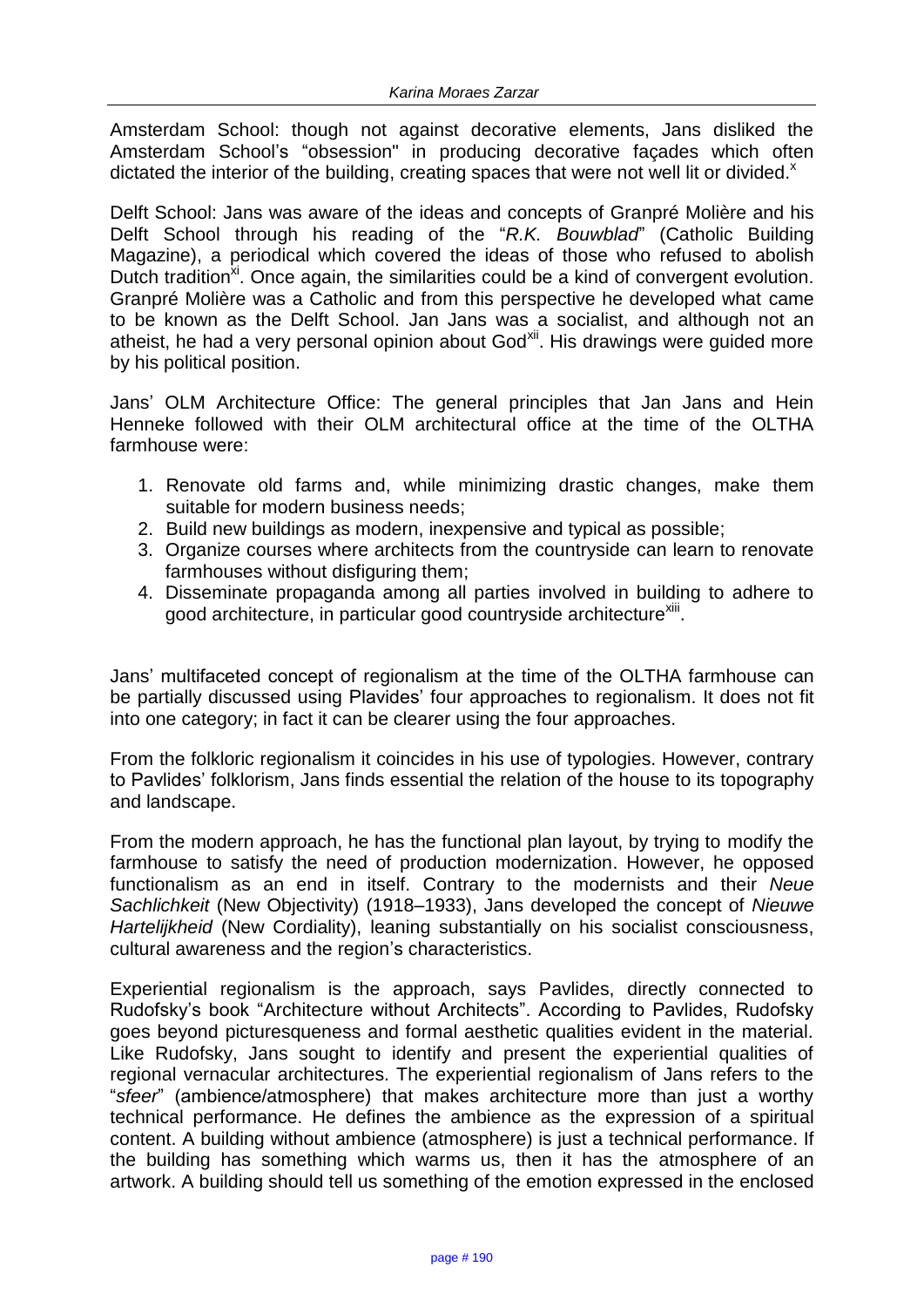spaces. Ideally, the enclosed space must also be outwardly expressed. In other words, a building should express the properties of the enclosed space. Xiv

Jans' books "*Bouwkunst en Cultuur*" (Architecture and Culture) (1934) as well as "*Volkscultuur en Bouwkunst*" (Popular Culture and Architecture) (1938) point to the fourth approach, anthropological regionalism. Jans was a very talented draftsman who, in long biking tours through the meadows, ceaselessly drew farmhouses and barns in their context as well as symbols used on the main doors and roofs of the farmhouses. The lifestyle of the farmer, he said, was well known, and he visited hundreds of farmhouses and would sit chatting with the families in their living rooms. However, he acknowledged that no one could ever know precisely how they actually lived within the secluded spaces of their homes.

It is also important to note that Jans did not limit himself to the Twente region, but to the so-called Lower-Saxon region which includes the eastern part of The Netherlands and part of Germany.

# **3. Precedents of the OLTHA farmhouse**

This section shows some of Jans' drawings picturing farms of the *hallehuis* ("hall house") archetype. It shows some characteristics of the *halle* houses that caught the attention of Jans during his biking tours through the east of Holland and Germany. The elements shown here were recollected and reassembled in his OLTHA *boerderij* in what one could call a regional syncretism.

## **3.1** Halletype

The typical *hallehuis* has the home and work areas of the farmer under one roof. It is a Lower-Saxon type, from the region which comprises part of Germany and The Netherlands.

Figure 1 and 2 show a very old *hallehuis* sub-type which has now almost completely disappeared from the Twente region. It is a sub-type called *los hoes* or "open house". The *los hoes* has no separation of living and work areas, few partition walls or fences separating the stables from a bedroom or living room. The cattle, pigs and sheep are taken through the large door at the front of the house to go to the fields and return to their stables, and grain is brought in through the same large door which is positioned toward the road to facilitate the movement of these goods.



*1.Farmhouse Nysink in Beerze: Lös Hoes type (Ommen municipality, Salland, Overijssel province)*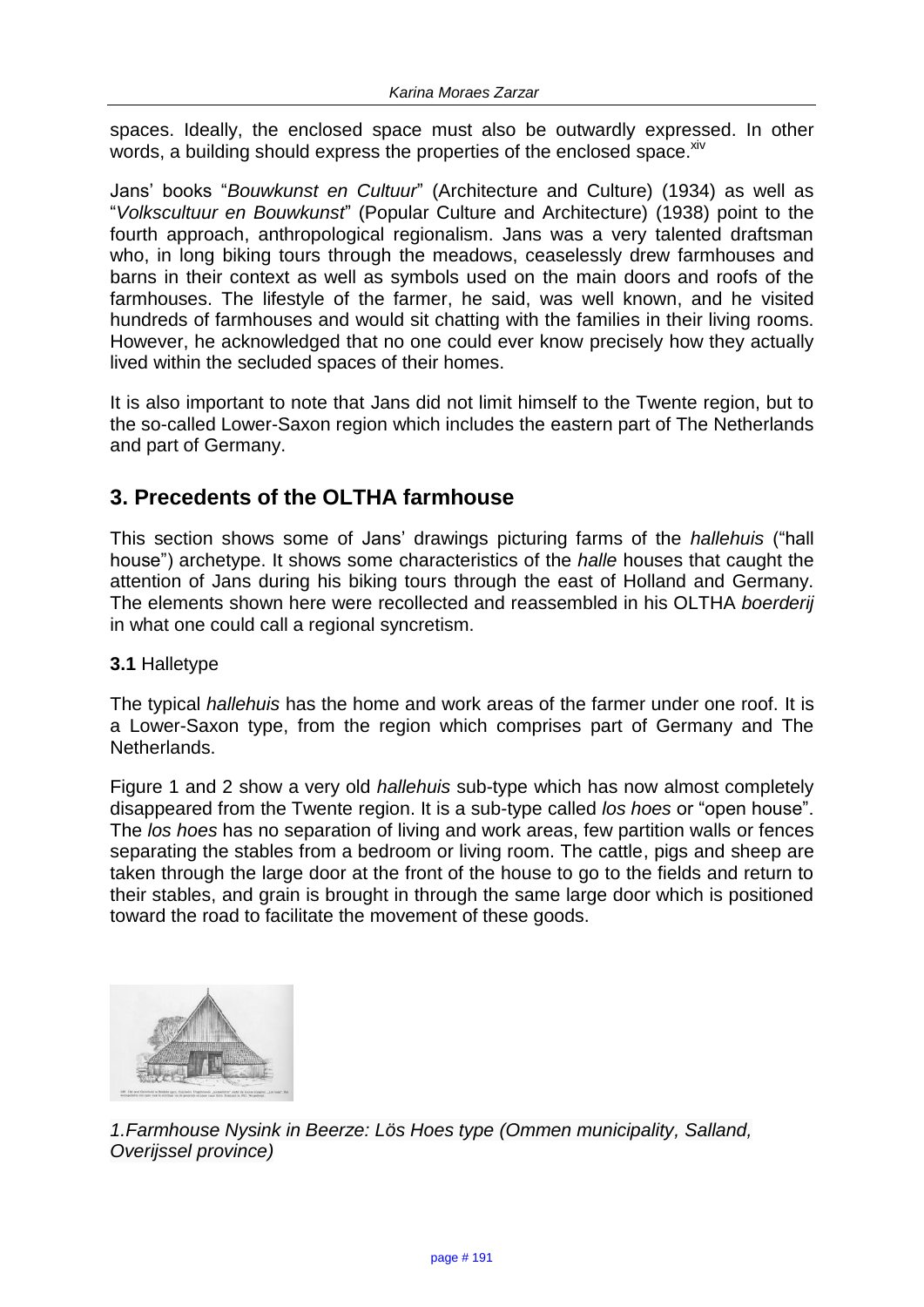

## *2. Interior of a Lower-Saxon farmhouse, painted by Hermann Daur (1902)*

Initially, wealthy farmers constructed their houses at the back of the farm building but mostly under the same roof, keeping the large door facing the road. But farmers from the South-West Drenthe province in particular, noticing that they were losing a lot of storing space due to the entrance needed for vehicles bringing grain to the storage area and the movement of cattle in and outside their stables, repositioned the main entrance to the working areas on the longitudinal side of the farmhouse. $^{x}$ 

Crossing the fields of Drenthe nowadays, one can hardly find a house which does not face the road. Probably the rotating of the house was made possible due to the positioning of the *nienduurn* (large door to enter the work area) on the longitudinal side of the building (Figures 3-5).



### *3. Barns in hamlets of Markelo municipality*



*4. Hoeve in Staphorst. Latter half of the 19th century.*



#### *5. Nienduurn*

This innovation made a complete reorganization of the building possible. It is called the "*dwarsdeel*" type, a name which refers to the transversal entrance into the working area.

Other elements that one may see in Jans' drawings are the *wolfsdak*, the *oelebord*  and the *gevelteken* (gable signs).

The *wolfsdak* (Figure 6) is a gable roof with two sloping surfaces on the short sides. These sloping surfaces are called *wolfseind*. The slope of these ends is often steeper than that of the adjacent large roof surfaces. It is found in abundance in Drenthe and Overijssel<sup>xvi</sup>.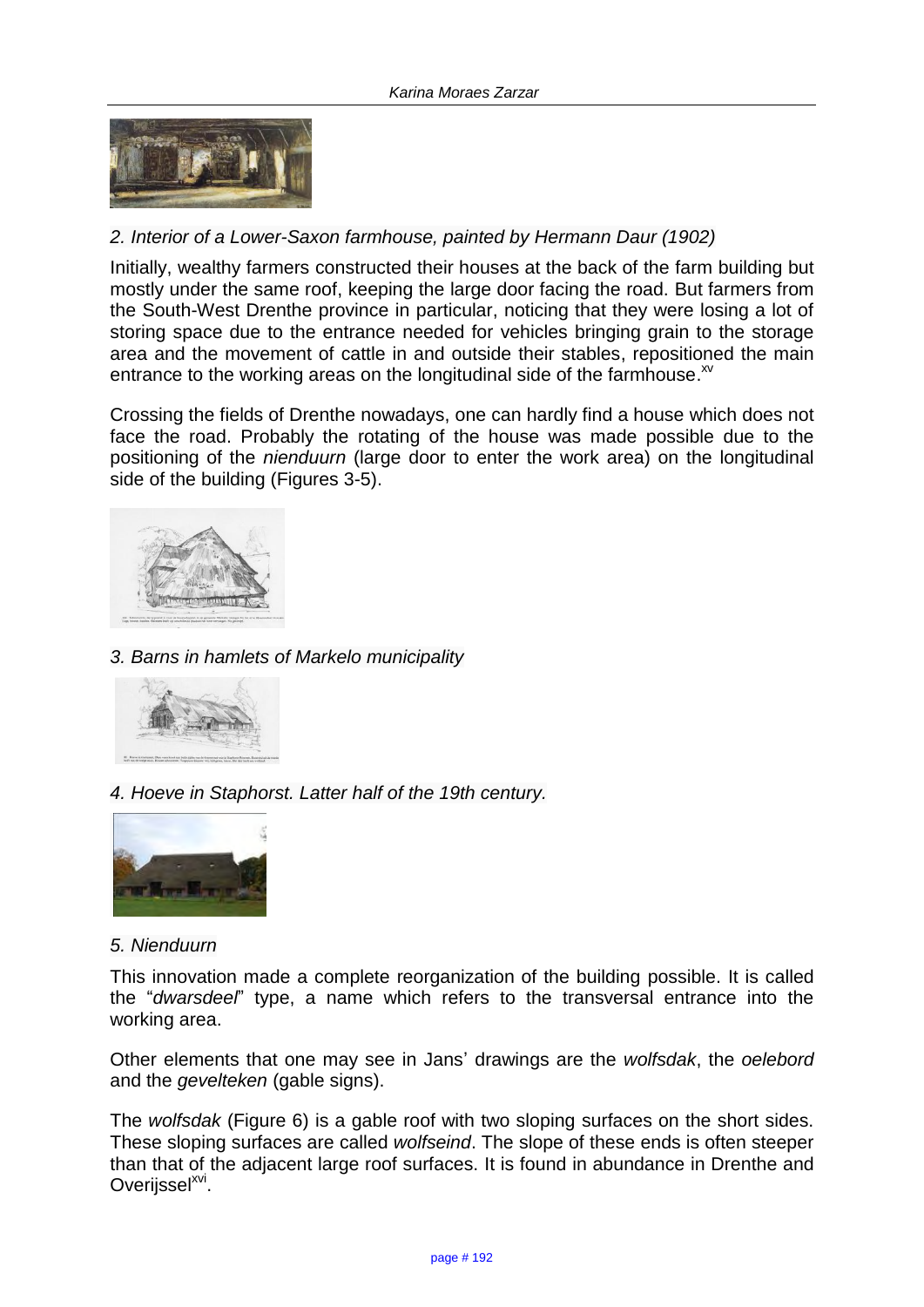

### *6. Wolfsdak*

The *oelebord* ("owl board") is a small triangular plate at the confluence of three roofs (Figures 7-9). It is used to protect against the ingress of rain<sup>xvii</sup>.

The *oelebord* has one or more holes on its surface to allow owls to find a good place to make their nests. The owls were welcome for their hunting which reduced the mouse population and potential pest problems.

Almost all elements of the farmhouse came into being for their functionality. One of the few exceptions are the *gevelteken* which are found on the *oelebord*. They symbolize the identity of the farmers. According to Jans, "These gable signs show a practically unlimited number of varieties. Traditional forms are motifs of horse heads, tree-like symbols, heart-shaped signs and the Christian cross."XVili



*7. Oelebord with a gevelteken* 



*8. Gevelteken of the Erve De Borg, 1840, Rekken, Eibergen*



*9. Oelebord with gevelteken, Orvelte, Drenthe*

Structure: The *halletype* generally has a three-aisle structure, with the lateral aisles mostly used as stables but also as bedrooms and weaving room (Figure 10).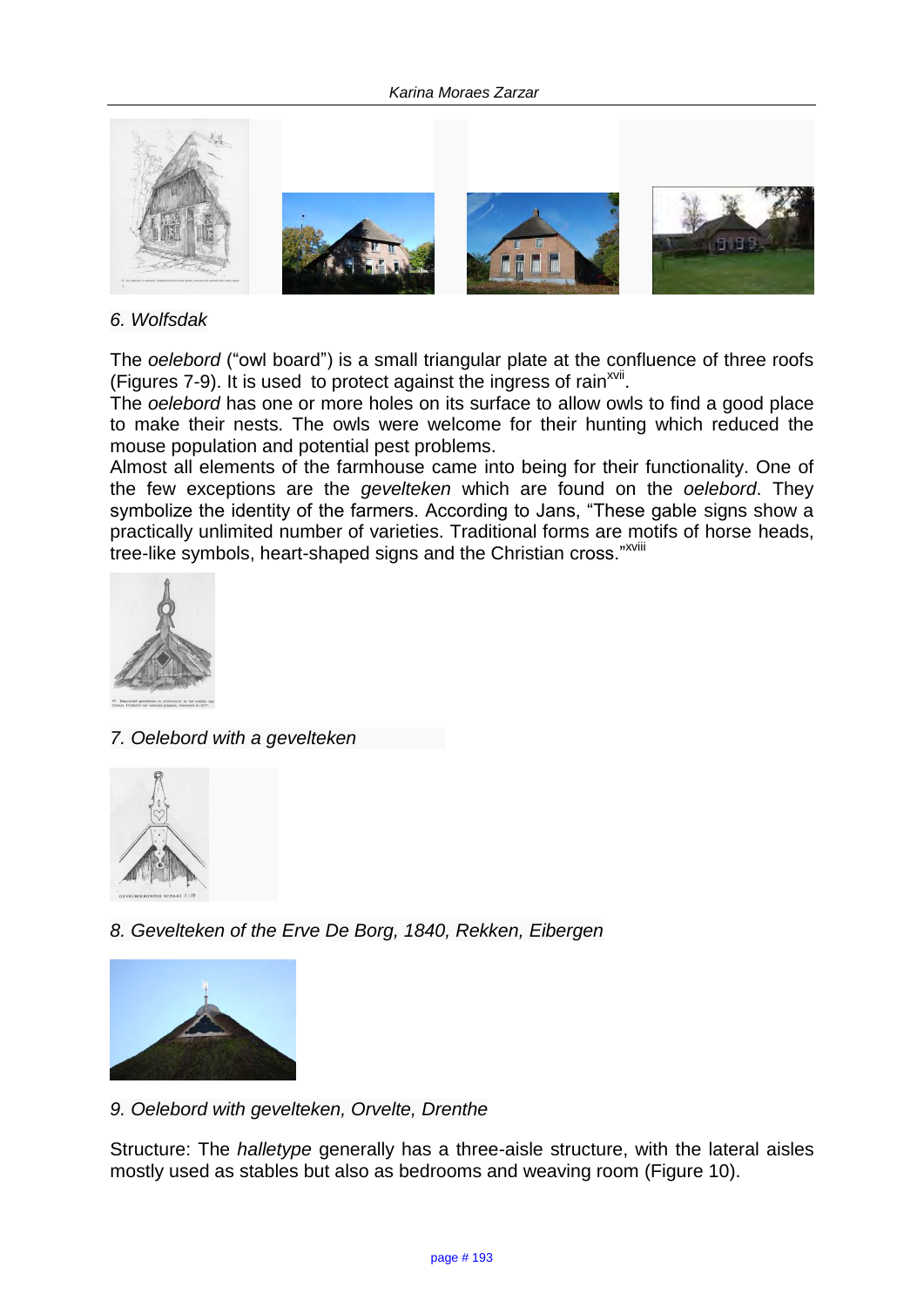

*10. Plan layout of the Erve De Borg, 1840, Rekken, Eibergen*

The central nave was used for storing grain and hay. Grain and hay were also stacked on the *slieten* (attic on the central aisles – Figure 11) and on the *hilde* (area on top of the stables – Figure 11).



*11. Transversal section of the Erve De Borg, 1840, Rekken, Eibergen* 

It is interesting to note that some decorative motifs are based on function, such as the façades of the farmhouses in Orvelte, Drenthe (Figure 12). The thatched reed is more than just an ornament, it is used to ventilate the spaces inside.



*12. Thatched reed on the façades of a farmhouse in Orvelte, Drenthe*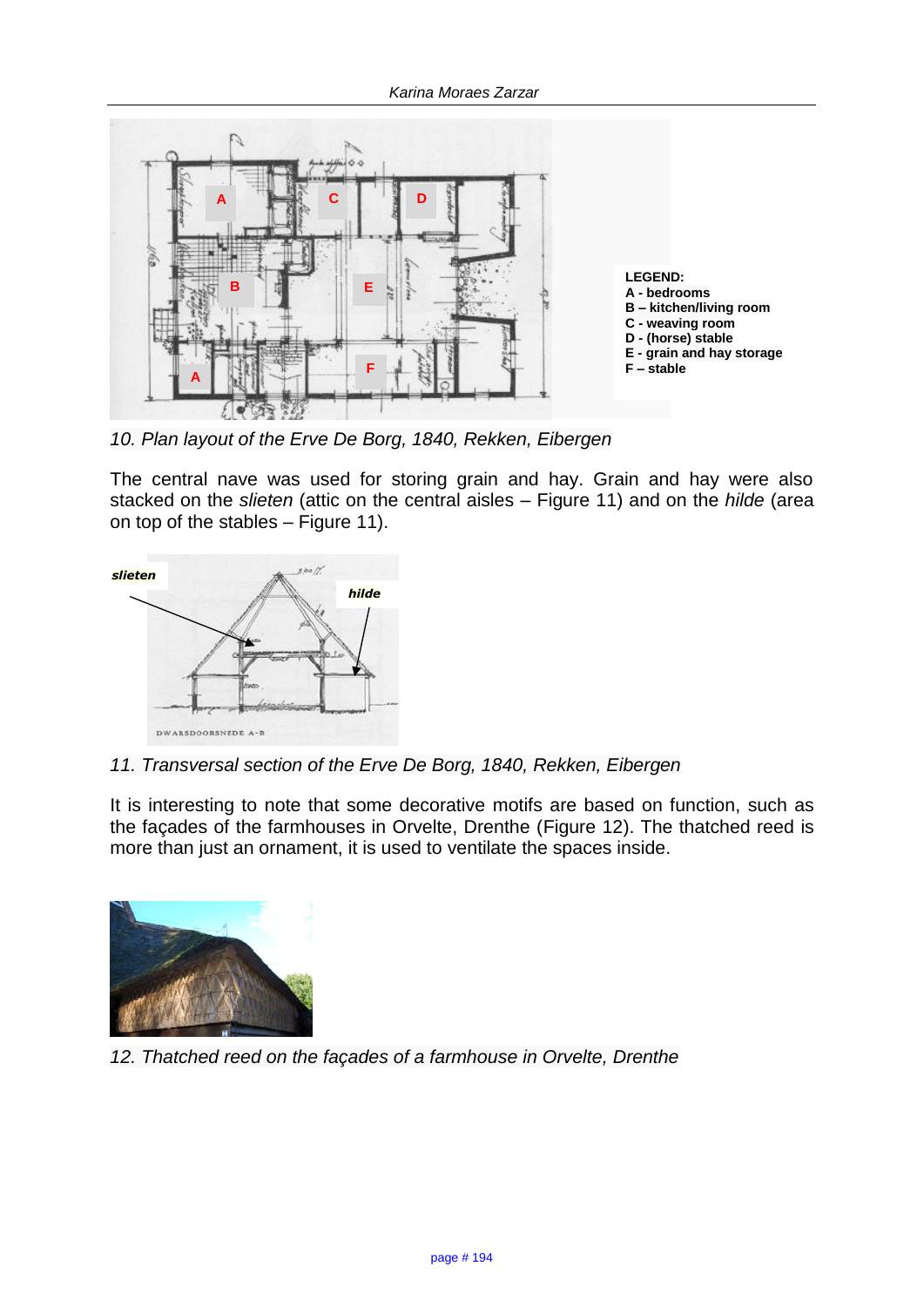# **4. Improving the halletype: OLTHA farmhouse, Twente, 1927**

The problem of the traditional *halletype* for the modern farm:

According to W.C. van der Meer and H.T. Tjallema, the Twente *halletype* presented many obstacles, especially for mixed farms. The main problems were: too little storage space through the wide part in the middle of the farm; storing the harvest takes too much time and labor; storing the hay in the *slietenzolder* (loft) and *hilde bar* (aisle truss bar) produces too much dust in the working area; and finally, the cattle stand in an area that is too cold, making them restless<sup>xix</sup>.

## **The OLTHA farmhouse:**



*13. The OLTHA farmhouse* 



## *14. Drawings of the OLTHA farmhouse*

The OLTHA farmhouse (Figure 13 and 14) aimed to improve the *halletype*, making it as modern, inexpensive and typical as possible of the West Twente type. The principles for improving the traditional *halletype* were: storage of hay and grains from the ground up in the so called *tasruimte* in the middle of the farm where it is highest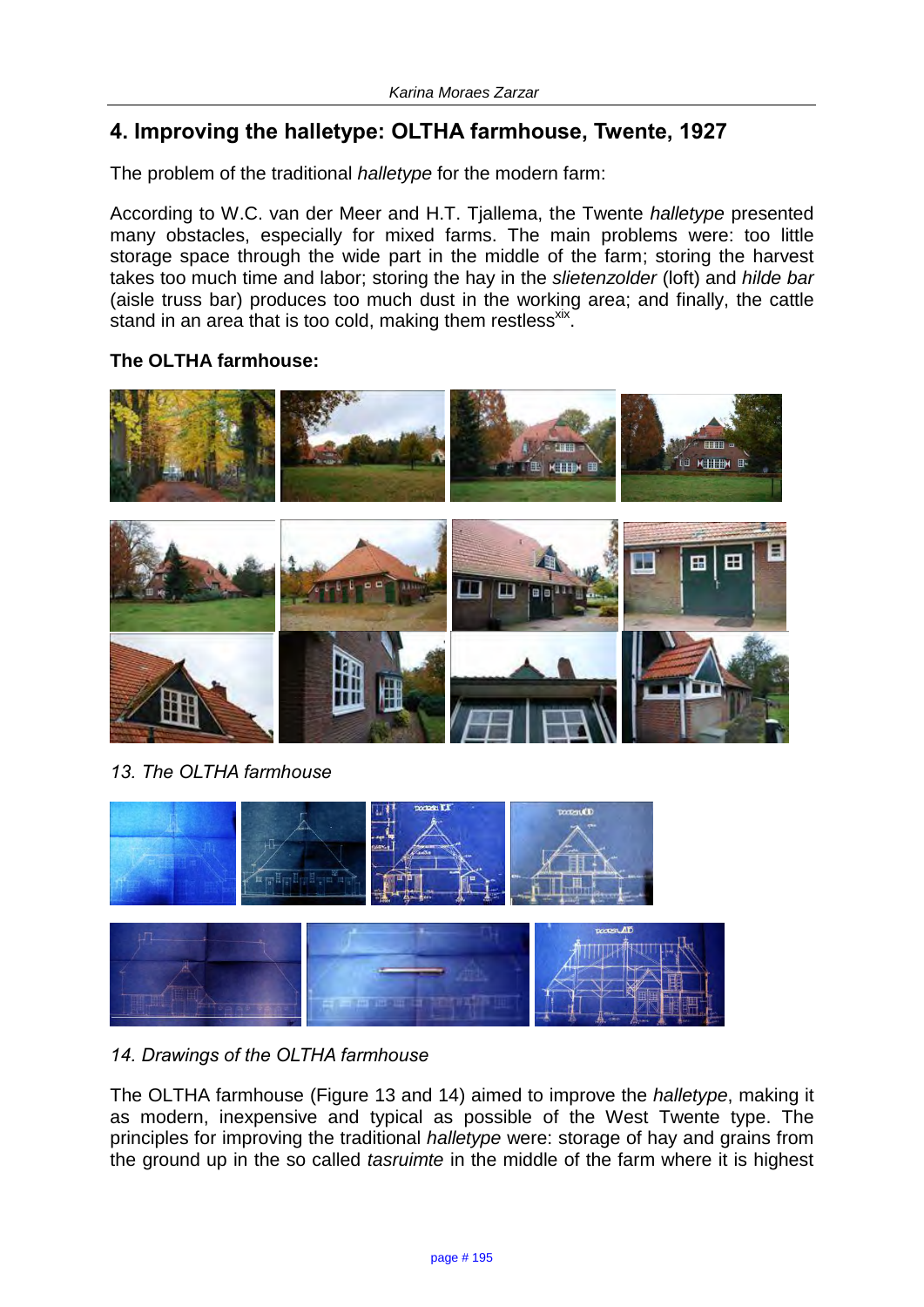(central nave); making stables along all exterior walls where possible; and creating enclosed stables as much as possible.<sup>xx</sup>

The characteristic elements required to make the farmhouse as typical of West Twente as possible were: a *nienduur* (large barn door at the entrance of the work section); a *wolfsdak*; an *oelebord*; and a robust building with monumental roof. The OLTHA farmhouse did not have a thatched roof or timber façades or timber partition walls; however, its tiled roof and the masonry were already a tradition in the east of The Netherlands.

The plan layout is modern (Figure 15 and 16), aiming to produce a building that is as economic as possible and an efficient modern farmhouse. The living area is located in front of the building separated from the work area, but under the same roof. There is access from the home to the work area, but if necessary the circulation can be disconnected since both parts have their own access from the outside world. The farmhouse, given the lateral entrance, is more close to the "*dwarsdeel"* type due to the use of the *nienduur* at the longitudinal façade and the *wolfsdak*. It is interesting to note that the plan layout below is the most well-known, however, this plan does not completely match the one found in the archives at the Enschede town hall. In the archive version, the *dwarsdeel* goes from the *nienduur* – the transversal entrance for vehicles bringing the harvest to a secondary door on the opposite side (Figure 15), which is what was indeed built. This could be used by the cattle, but also for small cars, enabling them to avoid reversing out. In other words, it makes the plan more efficient.



*15. Ground floor 16. 1st floor*



*17. OLTHA farmhouse*

## Spatial relationship: monumental roof

On the kitchen side there is a small subtraction of the main body of the farmhouse. Small elements such as the *nienduur*, swinery, oriel and a secondary kitchen interlock with the main body reinforcing its dominant presence (Figure 18). The *wolfsdak* in red tiles reinforces the monumental character of the building.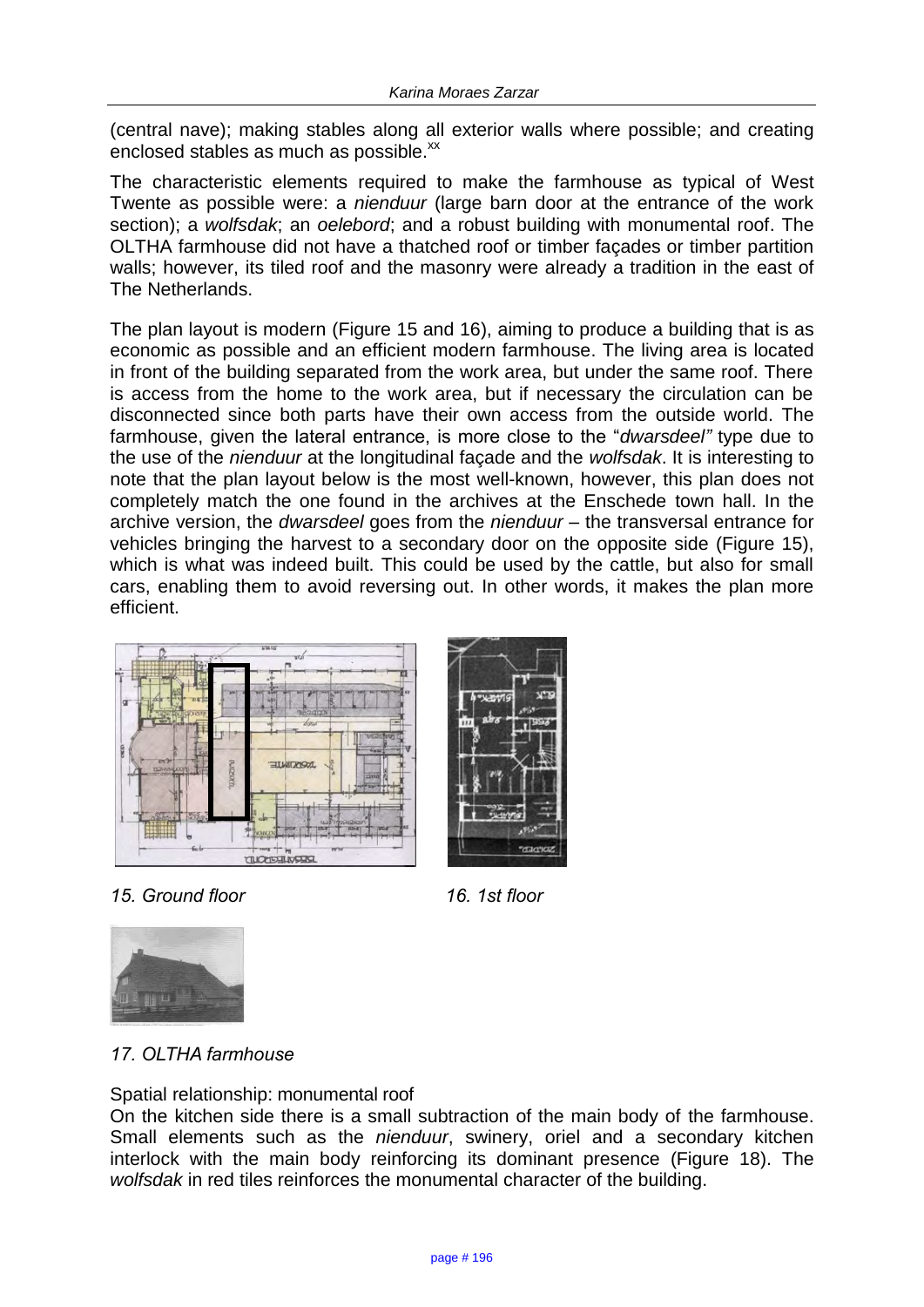

*18. Spatial Relationship: A – Subtraction B - Interlocking elements: nienduur, window of the bedroom on the second floor, secondary kitchen (for preparation of animal feed) and swinery* 

### Topology: accessibility

Living areas, stables and storage areas are separated in the OLTHA farmhouse (see illustrations below). However, all the spaces are accessible in a linear path passing sometimes through spaces, other times by spaces (Figure 19). The hall of the home (red dot – Figure 20) has a network function, connecting the outside world with the kitchen, stairs, living room and the working area (*dwarsdeel*). In the working area, each stable has access to the outside, which facilitates the cleaning of the stables but is probably also used for bringing the animals in and out. The storage room (*tasruimte*) is easily accessible via the *nienduur* and it is an enclosed space, preventing dust from entering the stables or the living area !Figure 21).



*19. Access: path configuration: (mostly) path through space – black dot = outside*



*20.Circulation to use 21. Enclosed stables and living quarters*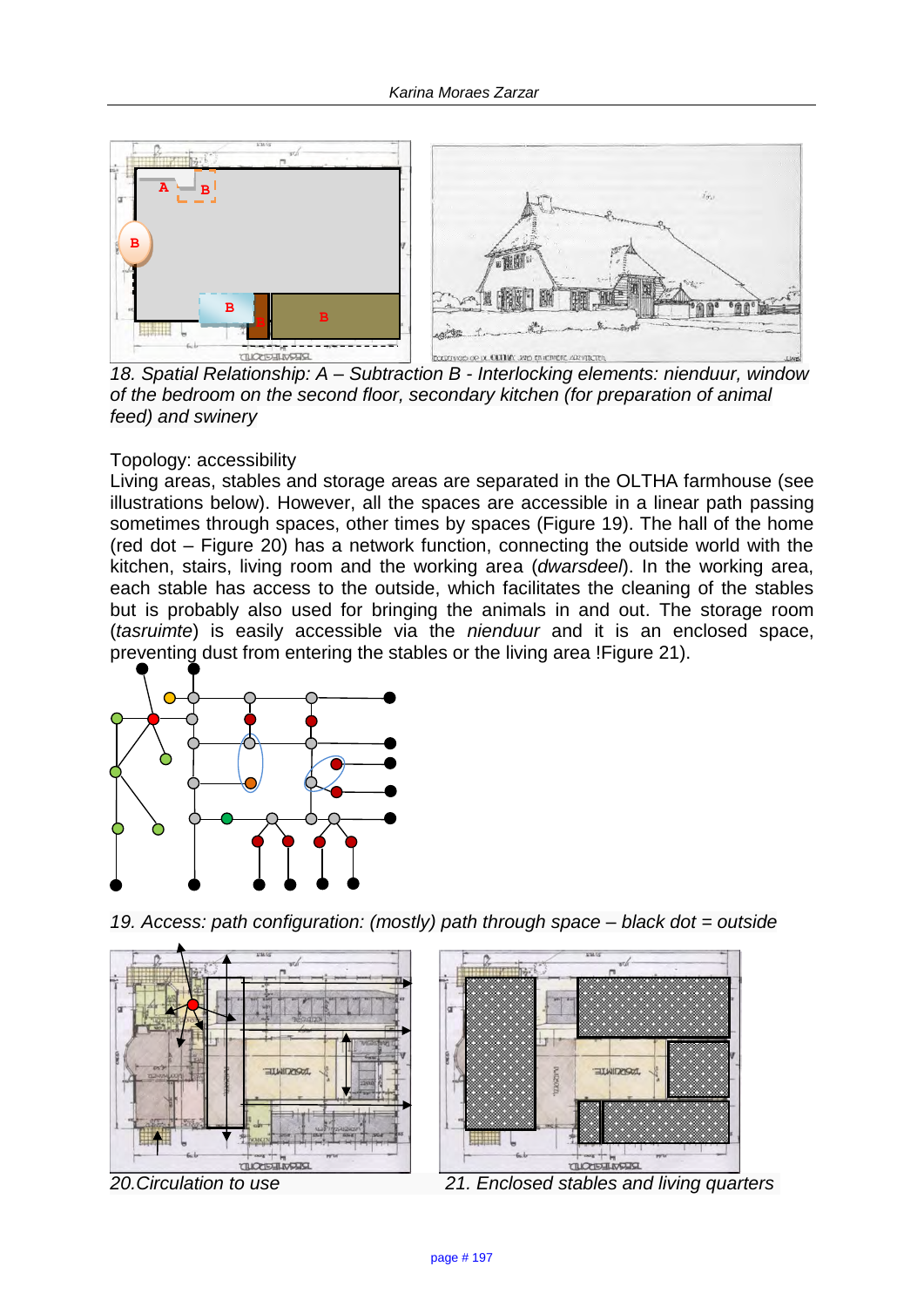# **6. Reflections**

According to Jan Jans, "what's more important than preservation or restoration is when, inspired by the old, one knows how to give shape to the new. The regionalists, who strive for this ideal, don't preach scary regional chauvinism, but rather a spiritual growth. Healthy regionalism rejects provincialism as much as unrestrained cosmopolitanism."XXI

This is also the position of the Critical Regionalists<sup>xxii</sup>, being critical of regionalism as much as of the products of globalization. However, the Critical Regionalists, by using defamiliarization as a design tool, attempt to come to more innovative projects. By making the familiar unfamiliar (defamiliarization) but coping with the ever-changing life condition, they prick the mind of the people and give them an awareness of the present.

The OLTHA farmhouse satisfies all the functional aspects proposed at the beginning of the design process. Despite its changes one could consider some further changes to the style of living it offers.

The OLTHA farmhouse was built in 1927, when the modernists were designing in the zeitgeist with an eye to the future and linking mechanization with free time for all people. Analogous to life in the city, with the mechanization of agriculture, some free time might have been gained for the farmer and his family. Though compromising with the present, this project is too bound to the past due to its composition.

According to Jans, tradition is precious as long as it provides the means with which architectural issues can be resolved in the spirit of the time, to the perfect satisfaction of the client. If this is not the case, then even the most attractive tradition becomes reactionary (counteractive) and all our efforts should be focused on developing the foundations for a new tradition.<sup>xxiii</sup> It was perhaps the time to develop this new tradition.

Jans, as a gifted and prolific draftsman, built an immense archive of innumerous aspects of the farmhouses of the east of The Netherlands. As an architect, he used numerous subtypes of the *halletype* as precedents in a regional syncretism. Perhaps his talent as a draftsman worked against an abstraction of the design elements, resulting in an over-familiarized use of precedents. It might have been that for Jans, the time was right for a new use of the farmhouse, but the aesthetics did not follow the same path. The aesthetics might have been entangled in its deep cultural roots.

The plan layout, though, might have provoked an element of surprise and estrangement for the inhabitants who were used to living with a more traditional and simple plan. Nowadays, many of the old farmhouses are being transformed into homes. The OLTHA farmhouse, after the exhibition it was part of, was transported to Witbreuksweg no. 204 in Enschede. It would be interesting to see how sustainable and adaptable it proved over the years.

For GA programmers, the question remains how to produce a tool for generating a critical architecture, to reinforce the identity of the place and create unique cities away from the flat world. In other words, to create a tool that generates buildings far from a soulless architecture but also far from the picturesque. How can we encode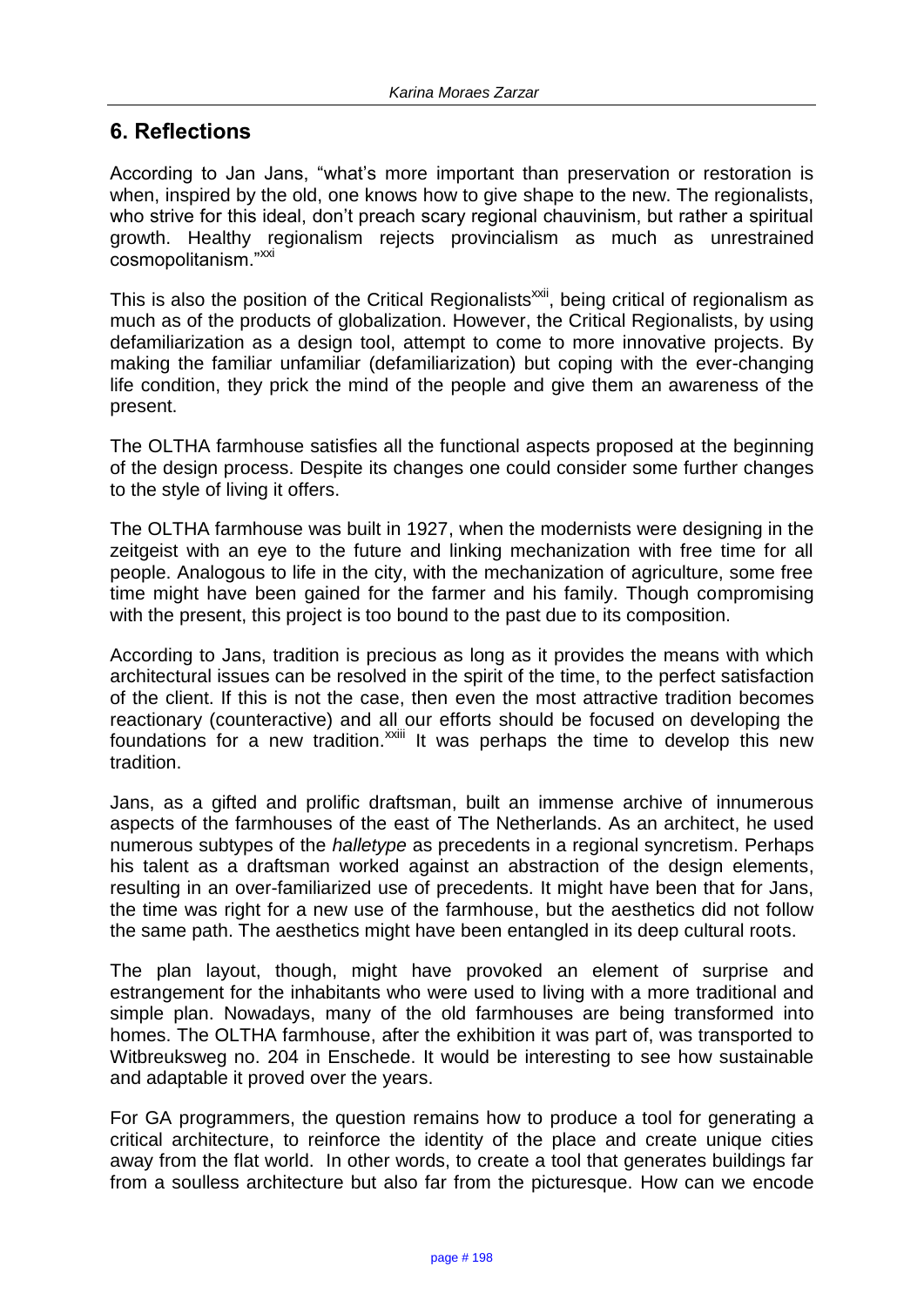this regionalism with all its facets? This is a question for the programmers, but molded by the regionalist architect.

Postscript: It goes without saying that these reflections refer only to the OLTHA farmhouse and do not extend more broadly to Jans' oeuvre. To get a better understanding of the architect Jan Jans, one should analyse several projects to examine whether there were some shifts or transformations of his initial principles.

# **References and endnotes**

Documentation of the OLTHA *BOERDERIJ*: courtesy of the Enschede town hall archives

Graphic material: Jan Jans. 1967. Landelijke Bouwkunst in Oost-Nederland.N.V v/h Firma M.J. van der Loeff; with the exception of OLTHA perspective on page 10 which comes from F.G.H. Löwik, 2003, Jan Jans: Leven en Werk (1893–1963,Almelo: Van Deinse Instituut

Photographs: all by Karina Moraes Zarzar, with the exception of the black and white photo of the OLTHA farmhouse on page 10

Castells, Manuel, 2004. The Power of Identity. In: The Information Age, Economy, Society, and Culture. Volume II.

<sup>v</sup> F.G.H. Löwik, 2003. Jan Jans: Leven en Werk (1893–1963), Van Deinse Instituut, p. 24

 $v_i$  Ibid. p. 19

ı.

 $vii$  Ibid. p. 27

 $i x$  Jan Jans, 1934, Bouwkunst en Cultuur, Amsterdam: N.V. de Arbeiderspers, p. 46

<sup>x</sup> F.G.H. Löwik, 2003, Jan Jans: Leven en Werk (1893–1963), Van Deinse Instituut, p. 65

 $x^{\text{th}}$  F.G.H. Löwik, 2003, Jan Jans: Leven en Werk (1893–1963): Van Deinse Instituut, p. 70

 $x_{i,i}$  God is "Het complex van krachten, dat ons leven leidt." [God is the complex of forces that guides our lifel (p.54)

xiii F.G.H. Löwik, 20030. Jan Jans: Leven en Werk (1893–1963), Van Deinse Instituut

xiv Free translation. Jan Jans, 1934, Bouwkunst en cultuur, Amsterdam: N.V. De Arbeiderspers, p.21

xv <http://davdree.home.xs4all.nl/NL/boerderijen.htm>

 $x_{\text{v}i}$  Free translation from:<http://nl.wikipedia.org/wiki/Wolfsdak>

Eleftherios Pavlides, 1991. "Four Approaches to Regionalism in Architecture", in: Critical Regionalism: The Promona Meeting Proceeding, edited by Spyros Amourgis, pp. 305–321

Liane Lefaivre and Alexander Tzonis, 2012. Architecture of Regionalism in the Age of Globalization: Peaks and Valleys in the Flat World, London and New York: Routledge<br>i<sup>ii</sup> Caste

 $i$ <sup>v</sup> F.G.H. Löwik, 2003. Jan Jans: Leven en Werk (1893–1963), Van Deinse Instituut, pp. 13–17

viii F.G.H. Löwik, 2003, Jan Jans: Leven en Werk (1893-1963), Van Deinse Instituut, p. 69